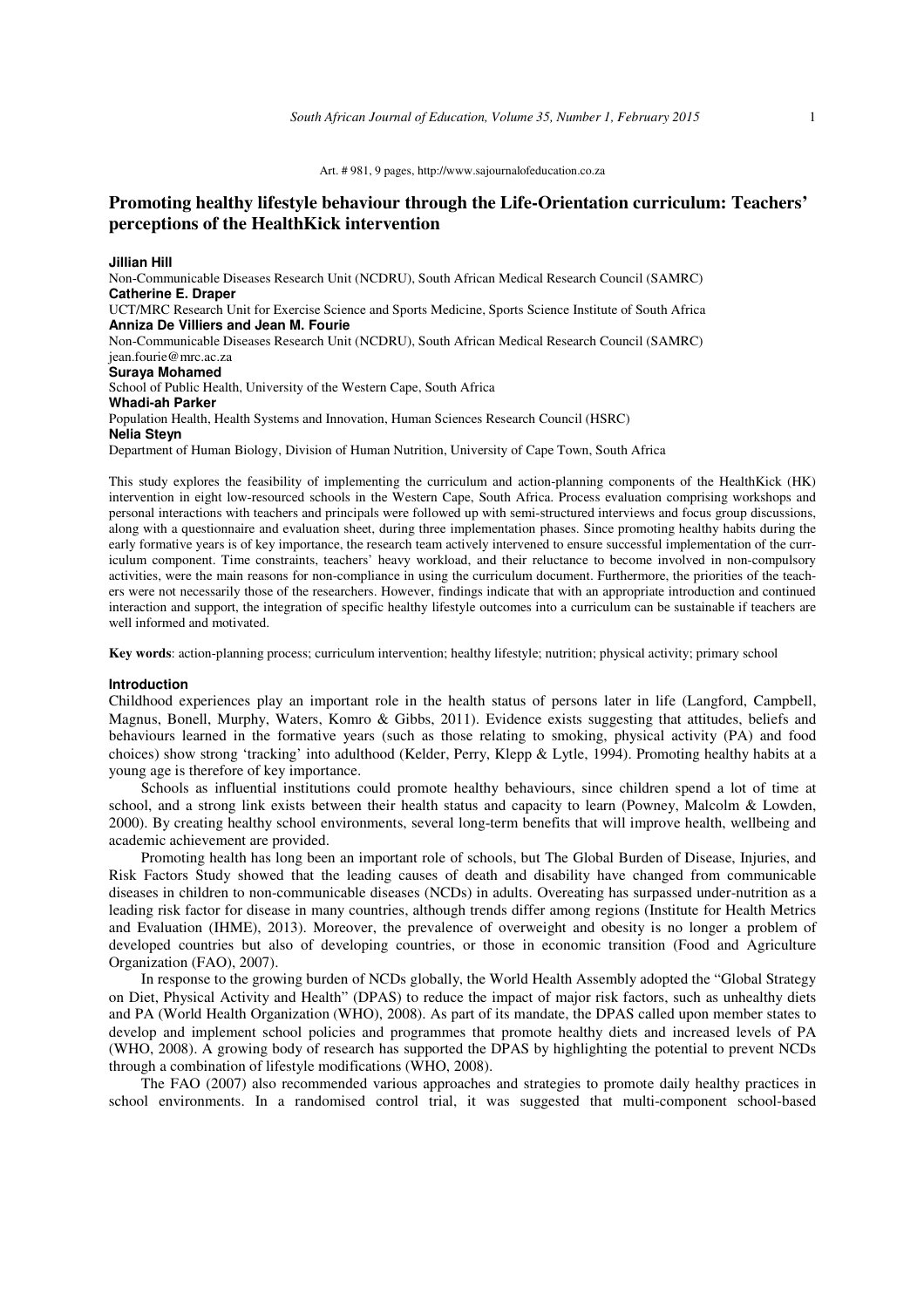interventions, targeting curriculum, school policy, environment, and the community, are effective in promoting healthy lifestyles (Okely, Cotton, Lubans, Morgan, Puglisi, Miller, Wright, Batterham, Peralta & Perry, 2011).

An evidence-based review of global school nutrition interventions found that a nutrition-based curriculum, equipping teachers with nutrition knowledge, usually improved behavioural outcomes of learners (Steyn, Lambert, Parker, Mchiza & De Villiers, 2009). Since school-based, health-related interventions are lacking in South Africa and developing countries, there is a strong appeal to measure their success in relation to those in other countries.

Although large socio-economic and cultural differences exist between high-income countries and low- and middle-income countries, the effectiveness of preventative school-based obesity interventions is similar. These multi-component and combined interventions integrate educational activities into the curriculum. However, a significant weakness is the omission of detailed process evaluation. This lack of process evaluation prevents implementers from learning from similar interventions in different contexts (Verstraeten, Roberfroid, Lachat, Leroy, Holdsworth, Maes & Kolsteren, 2012).

To this end, a grant was obtained from the World Diabetes Foundation to develop and evaluate a healthy lifestyle intervention in a few (eight control and eight intervention) primary schools in resourcepoor communities, which are burdened with chronic diseases, i.e. diabetes. The name HealthKick (HK) was chosen to reflect the vision of "kick-starting" healthy living at a young age. HealthKick matched the integrated health framework of the Department of Education (DoE), which was only in draft format at the beginning of our intervention, but has since been launched as the Integrated School Health Policy (ISHP) (Departments of Health and Basic Education (DoH & DBE), 2012). The policy includes the foodbased dietary guidelines (FBDG) as basic content for the nutrition education component of a school health programme, and is delivered through the Care and Support for Teaching and Learning (CSTL) programme (DBE & MIET Africa, 2010). The CSTL programme aims to make healthy lifestyles accessible to educators and learners through nutrition education.

#### The HealthKick Intervention

HealthKick (Draper, De Villiers, Lambert, Fourie, Hill, Dalais, Abrahams & Steyn, 2010) is a nutrition and PA intervention that was implemented in primary schools in economical low-resourced settings in the Western Cape Province, South Africa, over the course of four years (2008-2011). The aim was to prevent people from becoming overweight at a young

age, and to reduce the risk of developing NCDs (particularly type 2 diabetes) by promoting healthy eating habits and increasing PA in children, their parents and teachers. Additionally, the development of an environment within the school and surrounding community that facilitates the adoption of healthy lifestyles, was to be promoted.

Using the Intervention Mapping approach (Bartholomew, Parcel, Kok & Gottlieb, 2006), HK activities were developed and closely aligned with specific South African FBDG (Vorster, 2001), which formed the HK Behavioural Outcomes relating to healthy nutrition and PA behaviour.

The action-planning process (APP) was a key aspect of the intervention (described elsewhere, Draper et al., 2010) and was based on the conceptual framework of *Action Schools!* BC and the School Health Index of the National Centre for Chronic Disease prevention (Naylor, Macdonald, Reed & McKay, 2006; Staten, Teufel-Shone, Steinfelt, Ortega, Halverson, Flores & Lebowitz, 2005). The intervention schools were able to create need-specific action plans, with strategies that would potentially contribute to the improved health of the children and teachers at the schools in the sample.

According to Van Deventer (2009:129), the focus of Life Orientation (LO), a compulsory subject offered in South African schools, is "life-in-society", which assists learners in effective living, learning and overall well-being. Therefore, the HK curriculum component focused on integrating healthy eating and optimal PA education into the existing LO syllabus. At the time of the study, schools were following the national outcomes-based education (OBE) curriculum 2005 (Botha, 2002). OBE provides a broad framework, is open, non-prescriptive, and relies on teachers creating their own learning programmes and support material. Through the OBE framework, an opportunity could be created to incorporate the HK principles into the existing curriculum.

Action-planning booklets were developed as part of the HK Toolkit, which comprised a *Resource Box* (printed material on nutrition, PA, staff health and chronic diseases), a guide on *existing resources*, such as websites, and a *PA Bin* with equipment such as balls, hula-hoops, and skipping ropes. To facilitate the APP, a "champion" (teacher) was identified at each school. Champions were encouraged to drive the APP and to liaise with the project team, comprising research scientists, who facilitated the procedure by guiding schools through the process.

Starting in 2008, the project team held workshops with teachers and champions to train them for the intervention. Initially, seven Action Zones were identified, however, after the first phase (to be discussed later) it became clear that a more focused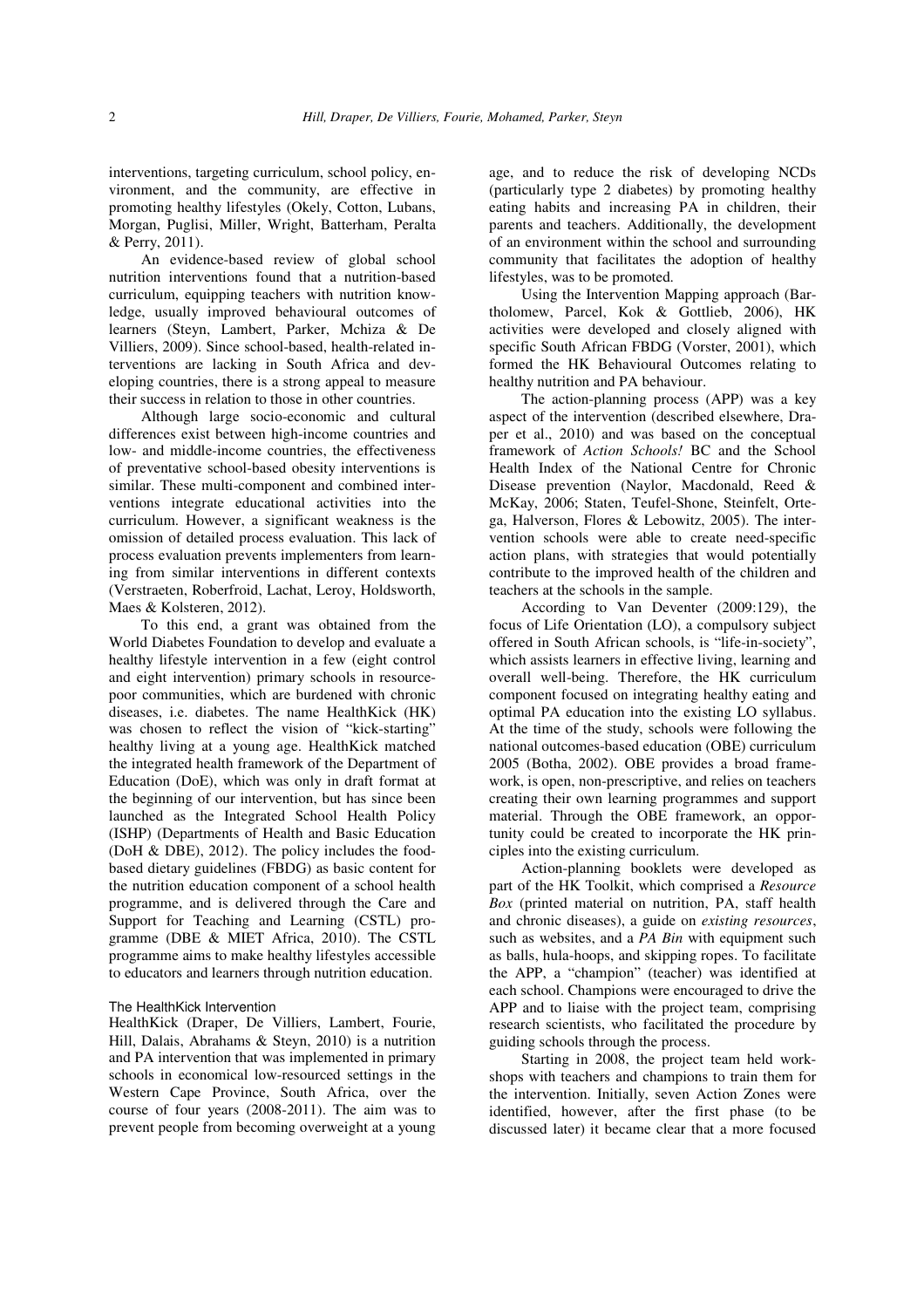approach would be necessary. Therefore, these were collapsed into four action areas:

- School food and nutrition environment;
- School PA and sport environment;
- Staff health: and
- Chronic diseases and diabetes awareness.

Actions relating to specific curriculum activities were included in the PA and nutrition action areas. A curriculum document integrating the HK goals with the existing LO curriculum was developed by a curriculum expert in a format familiar to teachers. This resource was given to Grade Four-Six LO teachers in 2009 and the beginning of 2010, which was followed by a workshop.

Multi-component interventions, such as HK, require a thorough process evaluation to assess whether the intervention was delivered and received as intended (Young et al., 2008). Process evaluation evaluates the process and activities of the programme. This is an indication of how well the programme is functioning (Rossi, Freeman & Lipsey, 1999). Results from a process evaluation inform the research team and implementers as to whether the programme design requires modification or not. The aim of this paper is to evaluate the process and activities of the initial APP, leading to the development and implementation of the curriculum document in the LO learning area.

# **Method**

Individual interviews and focus group discussions were used to capture the perceptions, experiences and opinions of key role players in the HK intervention activities. A short evaluation sheet was administered to participants after the curriculum workshop and an evaluation questionnaire was used for monitoring purposes at the end of 2010.

## **Participants**

The HK curriculum intervention only targeted Grades Four-Six, and so the study population for this paper comprised Grade Four-Six teachers, along with the principals participating in the implementation process at the eight intervention schools. During Phase One of the evaluation, all principals, champions and Grade Four-Six teachers who were involved in the APP at the intervention schools were invited to participate in the process evaluation. During Phases two and three, only those LO teachers who received the curriculum document were invited to participate in the process evaluation. Data collection took place during all three phases.

## Data Analysis

Qualitative data were analysed using thematic content analysis of Atlas.ti 6 computer software. Transcripts

were reviewed and codes allocated with a concise label (open coding) (Babbie & Mouton, 2001). After consultation with the research team, all codes were reviewed and merged or deleted to form the final coding framework. Codes and their connecting quotations were retrieved in an effort to explore patterns or tendencies.

Quantitative data were analysed using IBM® SPSS® Statistics 19, 2010. Descriptive statistics (frequencies) were used to analyse data.

#### **Ethics**

The Research Ethics Committee of the Faculty of Health Sciences, University of Cape Town (Ref no. 486/2005) approved the study. The Western Cape Education Department approved the research and school principals gave written informed consent before being interviewed.

## **Results**

Phase 1: Initial Evaluation of the Action-Planning Process

Teachers received the APP after the first round of action planning with mixed responses. Overall, there were more positive than negative responses. Participants found the idea of the programme interesting, and could immediately recognise possible benefits for the entire school community.

*…it is something I think that we as a community, a school community and the parent community have long been in need of, so I am optimistic about it*  (Principal, male)*.*

Most participants believed that the zones were relevant and complemented the LO curriculum.

*…yes, it includes a lot of things* [sic] *in LO; and especially with the new schedules we received, which makes provision for an hour of formal physical activity per day* (Teacher, male, LO Head)*.*

They felt that the assistance from the research team facilitator was of a high standard, and appreciated the support, guidance and presence of the project team at schools.

*It was of great value for all of us. So I see it as good. You knew why you came; you knew what you came to do. And one could appreciate what you came to say to us* (Champion, female)*.*

Some participants felt there were shortcomings regarding the support and facilitation. One champion and teacher felt that if there had been more follow-up visits, they might have been more sensitised towards implementing the APP more successfully.

*…it was not enough. Yes, what I actually want to say*  [is that] *assistance is never too much. So I would think if one gets more of it, then one could sharpen in on* [sic] *it more* (Teacher, male)*.*

For the sake of sustainability, it was important that schools completed the APP with as little input from the project team after the briefing and workshop/s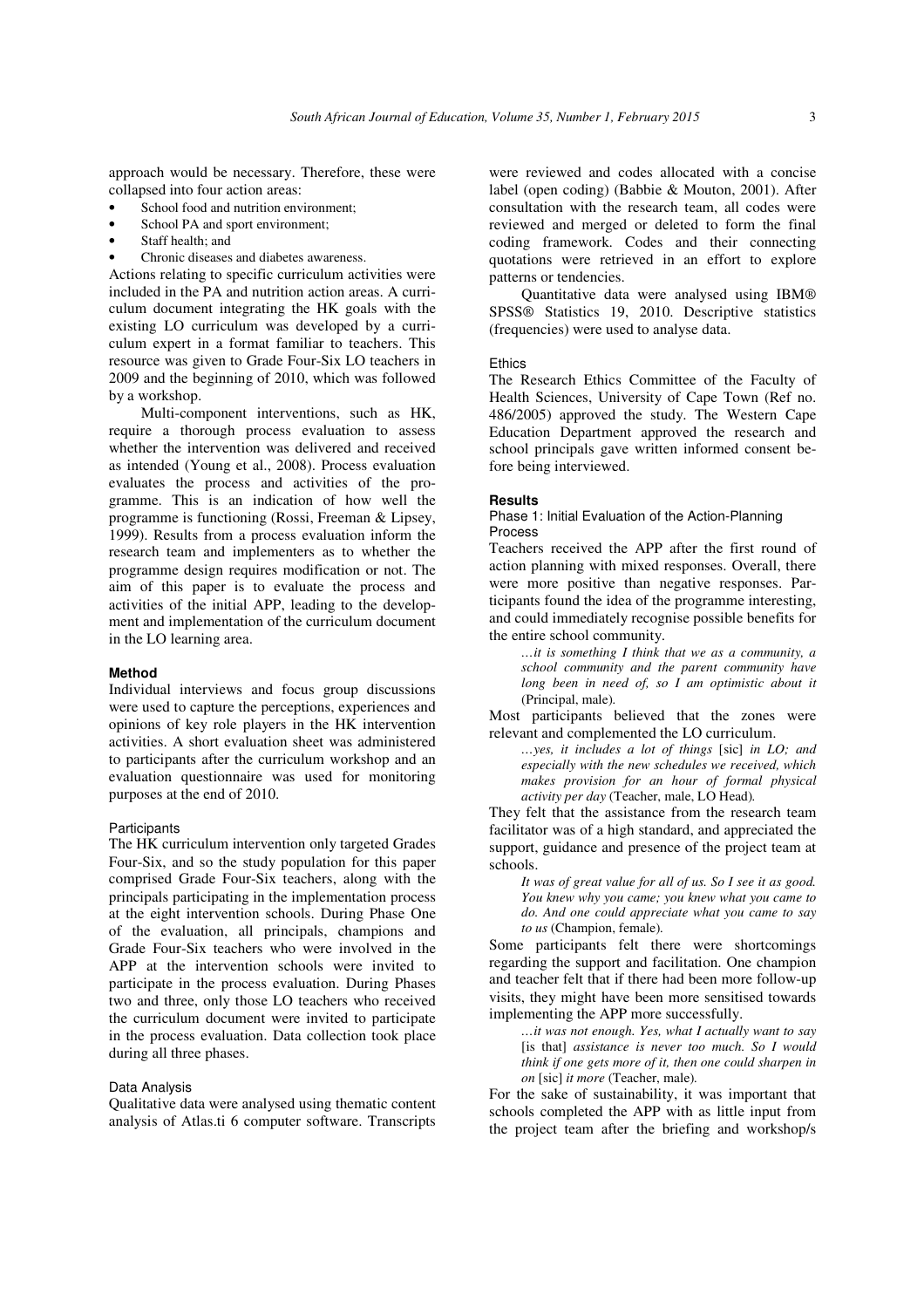had taken place. This did not take place as the team envisioned. Various barriers were highlighted. Some teachers were not sure at what stage they were in the APP, while others admitted being confused and tardy in implementing the self-assessment at their schools.

*…I cannot remember, but I think it was right at the beginning* (Teacher, female)*.*

*We never even got to it* [sic] *for the booklets that we had to answer the questions for; we had a lot of pressure at that time…* (Teacher, female)*.*

Teachers cited competing priorities, such as the requirements of the DoE by means of which they are assessed, as reasons for not properly implementing the APP. Some teachers also perceived the APP as additional work, adding to the stress of their existing workload. This contributed to the APP, which required commitment to read and recall certain ideas, not always being completed. A champion mentioned that teachers do not appreciate extra work. Only one participant seemed to understand that new programmes took time and effort to get off the ground.

*…and I understand that in the beginning of any process, naturally, it is going to take a bit longer, but once the process is in working* [order] […] *they did it accurately, they had small groups; I remember our school one afternoon,* [from] *Grade 4, 5 and 6, the teachers were there one afternoon and we nicely worked through it* [sic] (Champion, male)*.*

*…and sometimes you could see that the teachers were not too comfortable with the whole idea* (Champion, female)*.* 

*I would also not think that the teachers would think now that it is an extra job* [*…*] *even though we must keep up with the information* (Champion, female)*. …we are already so overloaded* (Teacher, female)*.*

The resource toolkit was an important part of the intervention given to teachers during the APP. Participants' comments showed that the toolkit was very well received in the initial stages of the intervention. They were positive about the PA equipment, along with the reading material and resources complementing the LO curriculum, especially the nutrition material covering learning outcomes in the first quarter.

*The toolbox, and obviously the equipment that is in it,*  [are] *things that are desperately needed, that a person do*[es] *not always have the necessary funds to acquire. So it is definitely a gain* [sic] *for us* (Champion, female)*.*

*…the information pieces that we received* [were] *actually* […] *reasonably comprehensive* (Champion, male, LO Head)*.* 

*Mostly the first term,* [where we tackled] *health, food and different diets* [*…*] *that is the best part for me…*  (Champion, female)*.*

Towards the end of the first year of the intervention, most participants appeared to recognise the value of the HK intervention programme and its potential benefits for learners, teachers and the broader comm-

unity. Some, however, were still concerned the APP would add to an already heavy workload, and that the eventual implementation of actions would demand more of their time.

Phase 2: Evaluation of the Curriculum Document

This evaluation took place in the second year of the implementation of the curriculum document. Only two teachers indicated making use of this document before the workshop took place in 2010. Teachers who had not used the document stated they were either not aware of its contents or they were not sure whether they were allowed to use resources outside their prescribed textbooks and teachers' guides.

*To be honest, the day I got to the workshop I only heard what it actually entails* (Teacher, male)*.*

*See our normal practice is our usual textbooks, then the blue book* [existing LO resources provided by the DoE] *came in, then we thought we should actually work strictly according to the blue book* (Teacher, male)*.*

*I only went with the textbook that I have in the class and when I started teaching LO, I received this booklet* (Teacher, female)*.*

Immediately after the curriculum workshop, all teachers (n=12) indicated having benefited personally and in a professional capacity. They believed that the curriculum document was appropriate, useable and could be implemented in the classroom. Their personal interaction with other teachers and the project team left participants motivated to make use of the curriculum document.

Data from the interviews (n=8) conducted four months after the workshop supported the findings from the completed questionnaires. Of the teachers (n=27; 70%) who indicated having received the curriculum document, 57% had used it, and 67% mentioned this created opportunities for learners to practice healthy living at school.

Several teachers (57%) indicated that the HK curriculum document was one of the resources they consulted when preparing lessons and when looking for fresh ideas. A few teachers also implied that they preferred the HK curriculum document to the DoEprescribed resources, since they found this more comprehensive, which ultimately translated into less work.

Data from interviews indicated that the curriculum document enabled teachers to give attention to teaching nutrition and PA. They reported that learners appeared to be excited about PA lessons outside the classroom, as these allowed for more opportunities to be physically active. Although teachers were more likely to take their learners outside for a PA lesson, they still indicated lacking the knowledge and skills required for developmentally appropriate physical education (PE) classes.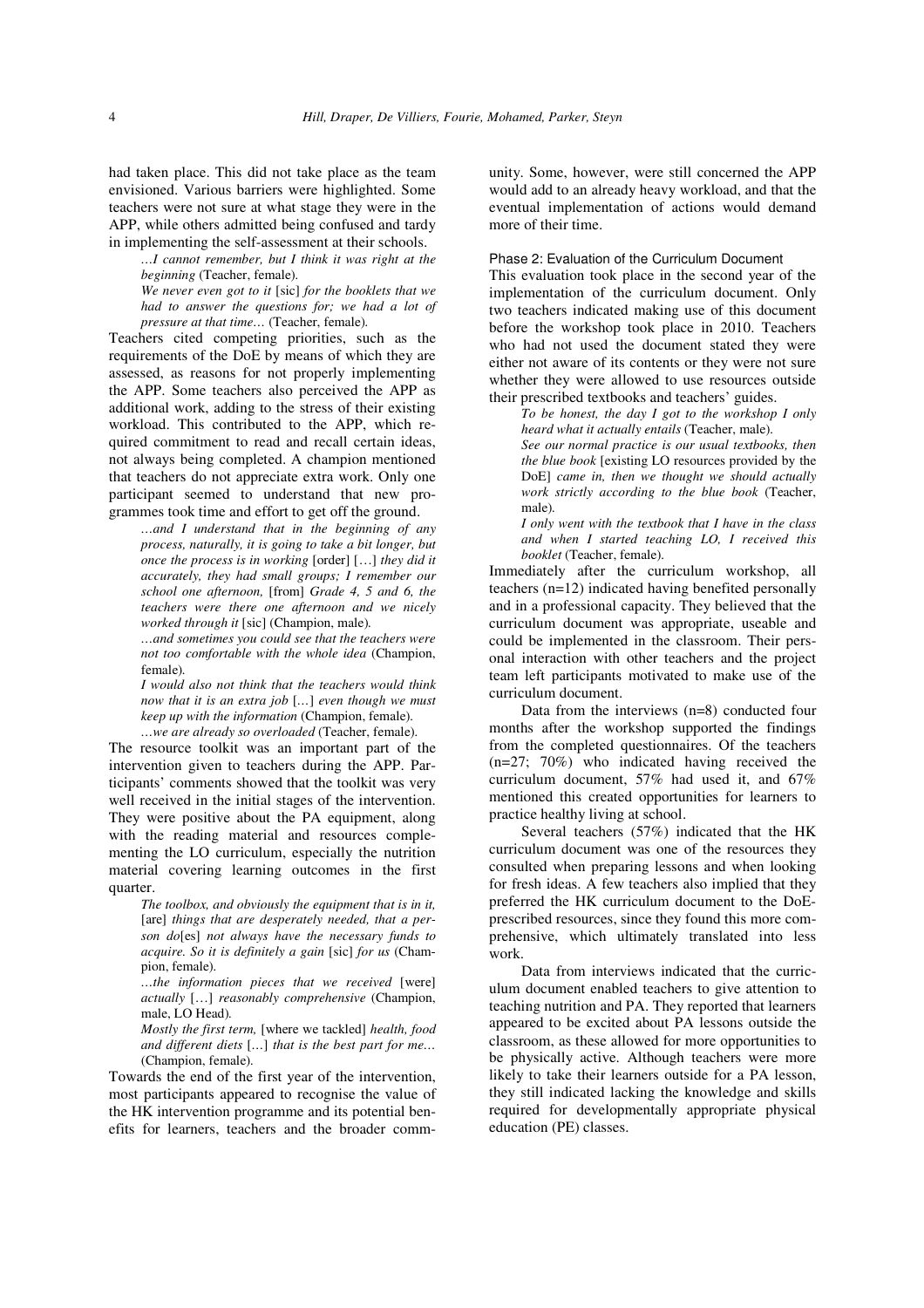Teachers felt that the curriculum document could also be applied in other subject areas. One teacher believed that if they realised making use of the curriculum document was not extra work, they would actually regard it is a useful tool.

*And if teachers could only come to the point and not see it as extra work, because it is not extra work, it is really a resource. Things that are not covered therein*  [department resources]*, one can find in here* [HK curriculum document]*. I think it was put together with attention and care* (Teacher, female)*.*

## Phase 3: Final Evaluation of the Curriculum Component

The interviews held late in 2011/early 2012 indicated that all teachers had made use of the curriculum document during 2011, and would recommend its use to their colleagues.

*Oh goodness woman* [sic]*! From the day it was instituted I used it all the way* [sic] (Teacher, female, LO Head)*.*

*I integrated it, parts of it I used* (Teacher, male, LO Head)*.*

*I was the subject head, I used it, I gave it to everyone. Whether they used it* [or not] *I don't know* (Teacher, female, LO Head)*.*

Most teachers recognised that the HK curriculum document integrated well into the LO curriculum and that it could be integrated with other subject areas, especially the natural sciences and the social sciences.

*Especially some, especially Life Orientation, because some of the lessons are integrated with Life Orientation* (Teacher, female)*.*

Yes*, where we do the section on nutrition, food groups, healthy foods and that* (Teacher, male)*.*

*No, I don't think Life Orientation is the only* [*…*] *Natural Science, also, it can* […] *assist in Natural Science. Maybe in geography, because I am not teaching those areas, maybe EMS* [Economic and Management Sciences] [it can also be of use] (Teacher, female)*.*

*Yes, especially with Arts and Culture, it integrates with* [that]*. And then with Science also, we do food groups in Science as well, so it fits* [into] *Natural Science* [as well] (Teacher, male)*.*

Only two teachers thought that the curriculum document could be used for LO only.

*For me, it was for Life Orientation* (Teacher, male)*.* Teachers indicated that the document was well structured, easy to use and lessened their workload as activities and assessment standards were readily available.

*Even for planning lesson plans, it made it easy for me* (Teacher, female)*.*

*It lightened our work, because we could just go see on* [the curriculum document] *you gave us and just add, because the stuff was nicely structured and easily understandable* (Teacher, male)*.*

Although teachers indicated that the document was useful, educational and easy to use, they acknowledged that they most likely would not have used the document without an appropriate introduction, i.e. the workshops and continued inputs from the HK team.

*…no, then I would definitely not have used it. But HealthKick gave the learning outcomes, and so it was easy to integrate it with my own work* (Teacher, male, LO Head)*.*

*You* [HK] *explained to us in that workshop how it all worked* [sic]*, that is why we used it. But if someone did not explain, then we would have just continued doing our own stuff* [sic] *according to the blue book*  [DoE lesson planning guide] (Teacher, female)*.*

The curriculum document, along with the PA bin, was reported to have also had a positive effect on the number of PA sessions. Three-quarters of respondents indicated that they took their learners out more regularly and made use of the activities listed in the curriculum document.

*And especially with the physical activity, that box* [PA kit] *we received, we have taken the learners to the field a good amount of time and they really enjoyed it. They never actually get out of class, so it was something new for them to go to the field and it was very successful* (Teacher, male)*.*

*We could use it nicely* [sic]*, and* [when it came to] *the physical activity section we told them: 'we're going to give marks now', because half is theoretical and the other half is physical* (Teacher, male)*.*

Teachers highlighted the need for training or demonstration lessons in PE, as most of them had not had training in this area.

*…because most of our life-orientation teachers are struggling with physical education, that outcome, they are struggling to do it* (Teacher, female)*.* 

A number of teachers mentioned the importance of creating a supportive nutrition environment to promote healthy lifestyles.

*But I think at the tuck shop, one would be able to bring it home to them better* [sic]*. Maybe with the cooperation of the feeding scheme, one could also*  [include health messages] (Teacher, female)*.*

*If they implement it, say by the feeding scheme, by the tuck shop,* [say]*, in every area* […] *we had a surf walk the other day, so we bought the learners 'Kentucky Streetwise Two!' –* [but] *if we gave them an orange, or … you see what I mean? A healthy cool drink or juice. It could have been used in every area, but we don't actually do it like that. In the tuck shop we sell apples* [as the only] *fruit, but nothing else. You see what I mean?* [sic] (Teacher, female)*.*

#### **Discussion**

This paper describes the process evaluation of the initial APP and the activities leading to the development and implementation of the curriculum document in the LO learning area. The development process was mostly continuous as the intervention had to be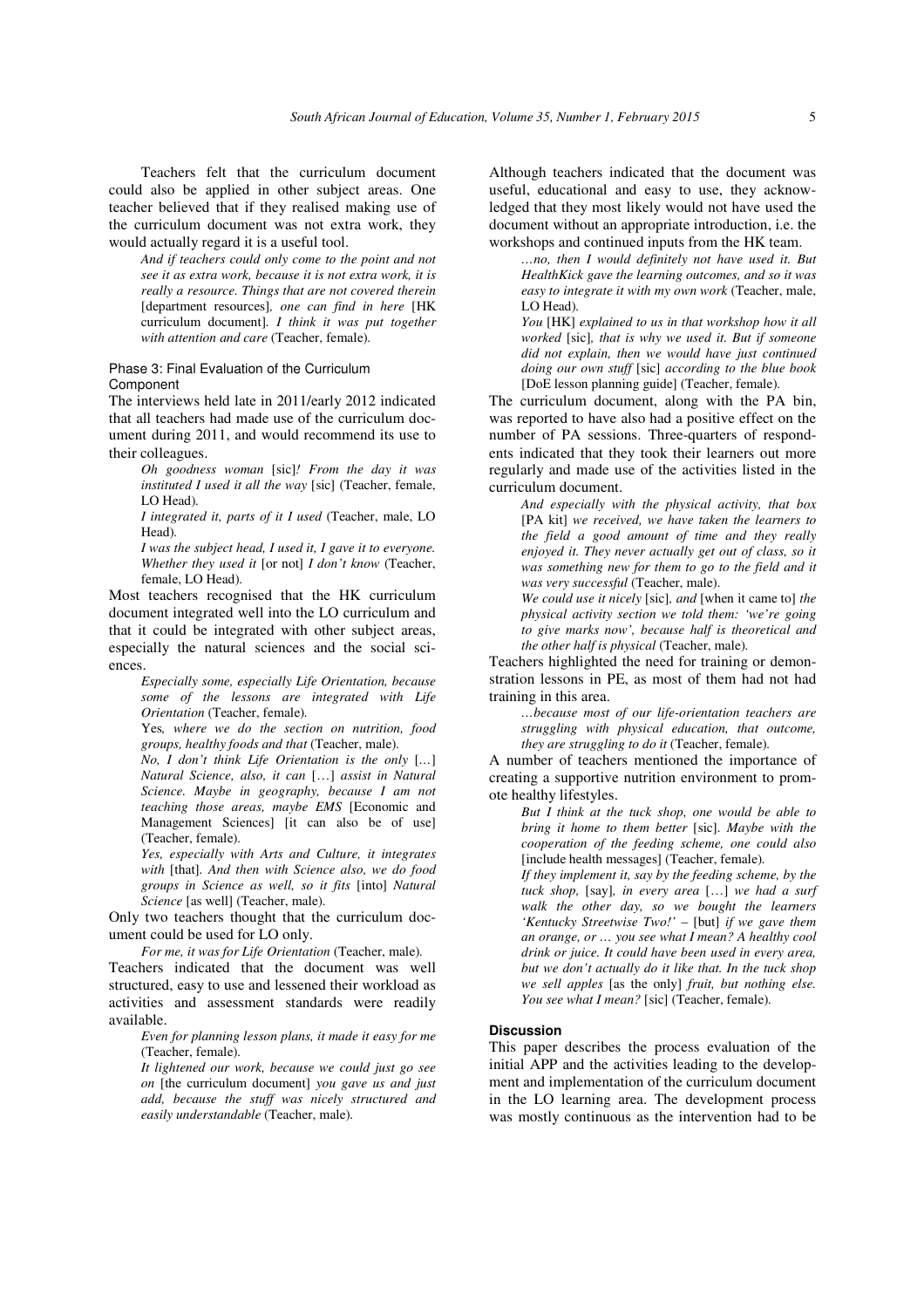adapted and refined according to the interaction with schools throughout implementation.

Evaluation of the initial phases of the APP suggested that although participants' perceptions about the programme were overwhelmingly positive, the APP did not take place as intended. While participants felt that the programme goals were clear, it appears principals, champions and teachers did not fully grasp what was expected from them at the outset of the APP. Other factors hindering implementation fidelity during the first year of the APP were workload, competing priorities and time constraints, especially available planning time. To implement a school-based intervention successfully, time appears to be a major barrier that would prove important to overcome. Teachers are generally stressed about their workload, so the fact that the action planning seemed like extra work did not facilitate the process. In the *Action Schools!* BC report, teachers also stated not having sufficient time for planning/meeting to schedule and coordinate actions. Similar to the findings of Naylor et al. (2006), competing for curriculum time, teacher overload, lack of belief in the programme, and a lack of communication were deemed to be barriers in this process. Since teachers are accustomed to prescriptive planning and ways of teaching, there was a view that the process was too broad and should be narrowed down or be more focused.

The process of placing the HK behaviour outcomes into the existing LO learning areas was well received, since teachers found these matched their existing curriculum. This indicated developing the HK curriculum document to have been of some value. Nutrition education, however, has to compete with a range of other academic subjects. Health-related topics can easily be marginalised when competing with conventional academic subjects or other extracurricular activities (Van Deventer, 2009). Glasauer, Aldinger, Sen-Hai, Shi-Chang and Shu-Ming (2003) concluded that in China, quality support materials may not be made available to schools unless nutrition and health education is integrated into the standard curriculum.

A theme evident throughout the three phases was that the curriculum document integrates well into the existing school LO curriculum. An Australian study assessing teachers' understanding of the health promoting schools' concept concluded that teachers tend to consider health in relation to the existing curriculum and subjects (St. Leger, 1998). Similarly, teachers in the HK intervention appreciated that this could fit into other subject areas of the existing curriculum; nonetheless, they used it where they saw the best fit.

Although the HK curriculum document made them more likely to take their learners outside for PA lessons, teachers still felt a need for training. A lack of PA equipment and infrastructure was an additional problem. Some authors raised concerns about the need of training for LO teachers (Christiaans, 2006; Rooth, 2005; Van Deventer, 2009). At a school where all teachers were expected to teach LO, Rooth (2005) found they had received pre-planned packs at the beginning of the year without further input. Consequently, they resented teaching LO or did so in a mechanical manner. Although they might realise the value of LO, teachers felt they were not giving justice to the subject area, because they were not experts (Rooth, 2005).

Several studies have found teacher training and support to be important aspects of the intervention. For example, findings of the process evaluation at *Action Schools!* BC included a high level of satisfaction for the training given to teachers and trainers. Benefits included improvement in these Canadian teachers' confidence to implement activities in their classrooms and their intentions to deliver healthy activities (McKay, 2004). Similarly, teachers in our study reported that they probably would not have used the HK curriculum document without continued input from the HK team, although easy to use, well-structured and aligned with current LO learning outcomes. This need for training and support was also echoed in the findings of St. Leger (1998), where teachers highlighted the need for professional development in school health. Hesitancy of teachers to use a resource specifically targeting health might be attributed to a lack of knowledge related to health and nutrition, as was found to be the case by Oldewage-Theron and Egal (2012), who concluded in their study that nutrition education influences the entire school environment. Likewise, the FAO report (2007) mentions that schools play an important role in children's health and nutrition, since teachers have a great influence on their attitudes and behaviour.

The last round of interviews indicated that teachers were gaining a broader insight where they recognised the importance of using the whole school environment to facilitate healthy lifestyle education, especially the nutrition environment. This demonstrates that teachers' health and nutrition knowledge appears to be open to change through training and engagement in a healthy lifestyle project. This concurs with the findings of Oldewage-Theron and Egal (2012), who concluded that although the knowledge of LO teachers is not ideal, it can be improved through intervention. Data from Phase Three also indicated that all but two of the teachers who were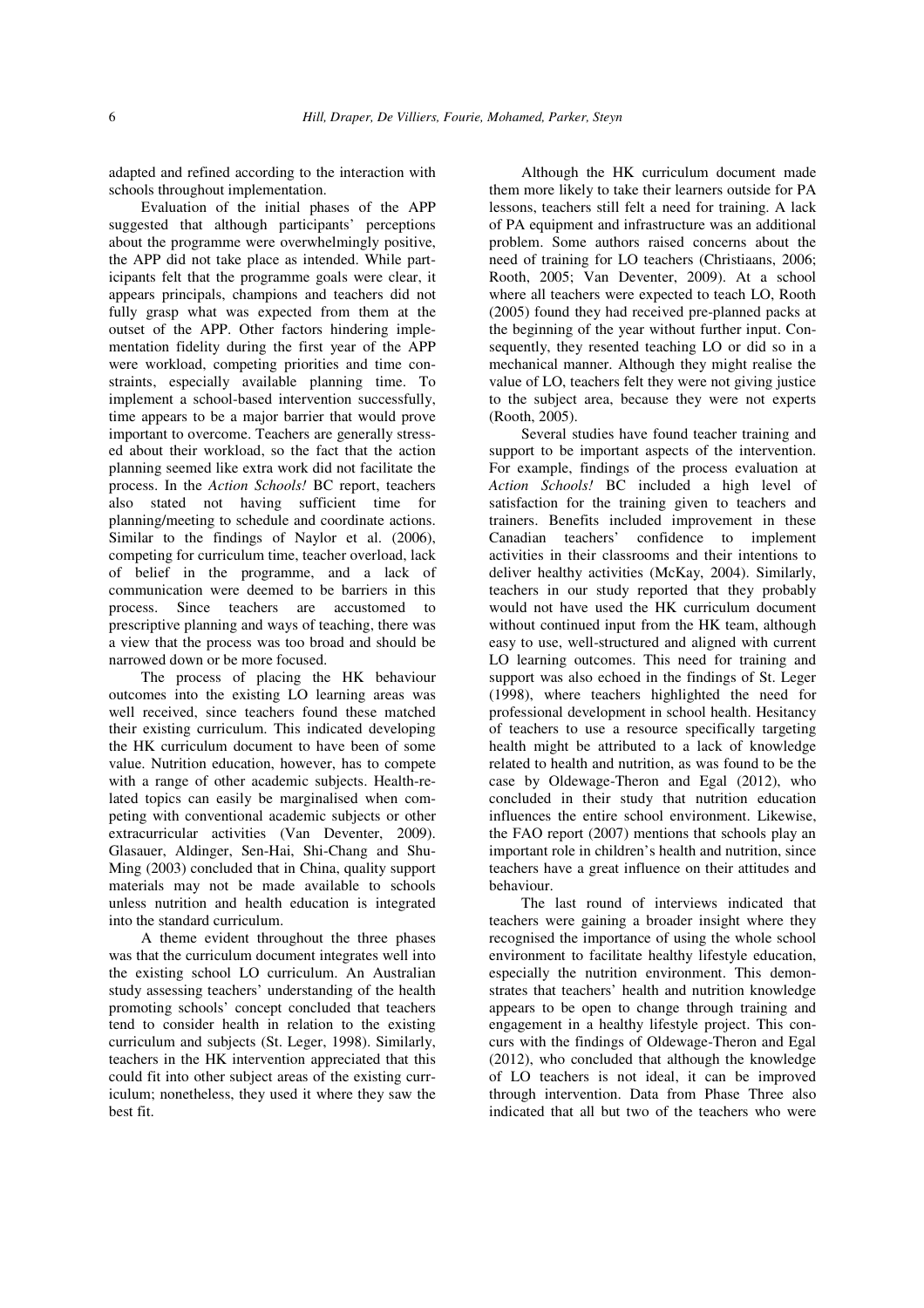interviewed, made use of the curriculum document before the workshop took place. This attests to the fact that training and familiarisation can improve intervention uptake. Similarly, Deal, Jenkins, Deal and Byra (2010) recommend that professional training should not be a once-off or short-term process, but continuous to improve teachers' confidence and the likelihood of implementation.

Towards the end of the HK intervention the current Curriculum and Assessment Policy Statement (CAPS) was published (DBE, 2011). Changes imposed by the CAPS included allocating three hours instructional time to Health and Environmental Responsibility in the fourth term, which covers a number of topic areas. In Grade Four, this includes 'Dietary Habits of Children' and in Grade Five, 'Healthy Eating for Children'. Grade Six allocates four and a half hours to the aforementioned area, which covers 'Food Hygiene'. Interestingly, the South African FBDG have been included under these topics for Grade Five.

The ISHP framework advocates implementation of health education, including nutrition and PA, within the national curriculum (DoH & DBE, 2012). Health education and nutrition, in particular, should be available to learners through the national curriculum "Life Skills" subject, accompanied by cocurricular/school-based activities (DoH & DBE, 2012). This is supported by another study among teachers, principals and curriculum advisors to incorporate the FBDG into the national school curriculum (Nguyen, De Villiers, Fourie, Bourne & Hendricks, 2013). Similarly, findings from our research suggest implementing healthy lifestyles through the following recommendations along with the ISHP and CSTL programme.

#### Recommendations for Future School Interventions

Since time constraints were identified as a significant barrier in this study, securing time with teachers and principals for training, planning and follow-up consultations is recommended. Exploring the possibility of integrating the HK document into the national curriculum in collaboration with the DoE would also be a viable method to alleviate the perceived "extra work" teachers do not appreciate.

Although the HK document still compliments the current Intermediate Phase Life Skills curriculum within the CAPS (DBE, 2011), the minimal time allocation beckons for an extra-curricular healthy lifestyle programme.

Results of this study indicate that aligning the objectives of proposed curriculum content within existing learning outcomes increases the likelihood that the resource would be used. One of the major gaps in the PE learning area overall, is LO teachers'

lack of training. Van Deventer (2009) identified that LO teachers are not qualified to teach all learning outcomes, therefore they should receive in-service education and training enabling them to teach LO as an integrated whole. Involving university students in health-promoting projects at schools could probably play a role in increasing teachers' knowledge which would lead to educating learners (and their parents) about health and nutrition (Du Plessis, Koornhof, Daniels, Sowden & Adams, 2014).

Oldewage-Theron and Egal (2012) proposed that adequate training should be continuous, interdisciplinary and afforded enough time. The importance of recognising other areas where teachers may require additional training, such as nutrition, needs to be emphasised. To facilitate a successful intervention, methods to facilitate teacher motivation and commitment to the intervention process ought to be explored. In their recent systematic review, Wang and Stewart (2013) also suggested that teachers receive more professional training regarding health promotion. Additional qualitative studies and longer intervention phases were also proposed, so as to promote schoolbased nutrition programmes.

## Strengths and Limitations

There were various limitations in implementing the HK programme, which will be discussed in a separate paper. A major limitation in the evaluation of this part of the study was that limited time was available to interview teachers. They were often not aware of the scheduled interview, as principals did not confirm these with the teachers. Thus, they were not prepared for the interviews, and often had competing commitments. Interviews conducted during break times and after school often had to compete with the outside noise of learners. The interviewer [JH], who was part of the project team, had a good rapport with the participants, which strengthened the study by creating familiarity, which resulted in trust and ease for open communication.

#### **Conclusion**

The HK intervention programme incorporated many of the recommendations and strategies pointed out by the FAO report (2007) and the DPAS (WHO, 2008). These could provide insight into the practical implications of attempting to incorporate healthy lifestyle teaching in the school curriculum by health and education experts from developing and middle-income countries in Africa and elsewhere.

At the outset of HK, the project team anticipated that the OBE principles would enable teachers to easily integrate the behaviour outcomes of the HK programme into the curriculum. However, the teachers in our sample are accustomed to a prescriptive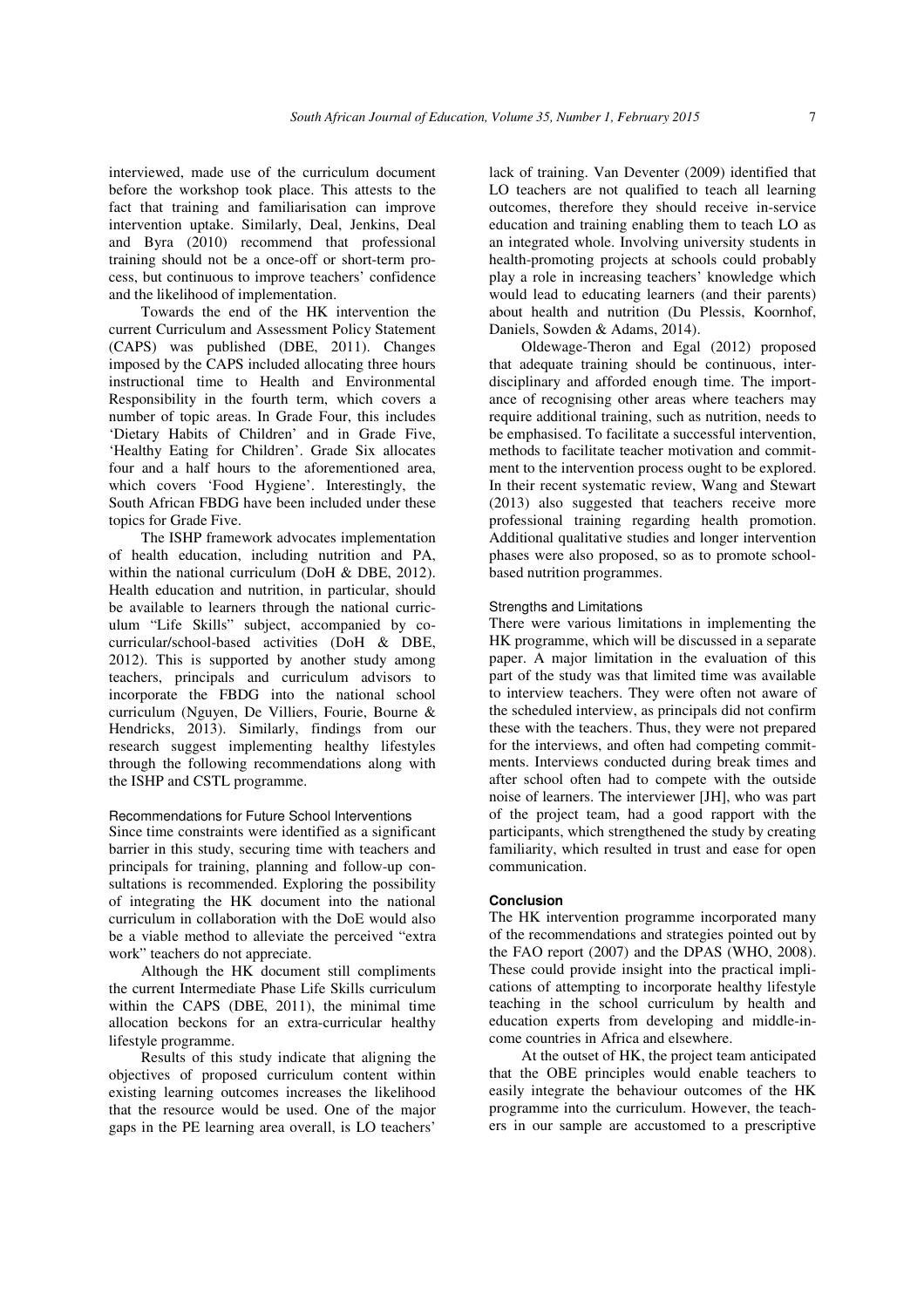way of lesson preparation and teaching. Hence, a more structured and focused approach was needed, resulting in the development of the HK curriculum document. Since teachers are at the centre of delivery in school-based interventions, they need to understand and appreciate the importance of healthy lifestyles, i.e. the health promotion concept, for a curriculum intervention to be successful (Mukoma & Flisher, 2004).

Our findings indicate that integrating projectspecific healthy lifestyle outcomes into the LO curriculum can be sustainable; however, an appropriate introduction, continued interaction and support needs to be in place.

#### **Acknowledgement**

This study was supported by the World Diabetes Foundation. Additional funding has been provided by the institutions represented by the authors. The authors would also like to thank Ms Erica April for logistical support during Phases Two and Three of the study.

## **References**

- Babbie E & Mouton J 2001. Qualitative data analysis. In ER Babbie & J Mouton (eds). *The Practice of Social Research.* Cape Town: Oxford University Press.
- Bartholomew LK, Parcel GS, Kok G & Gottlieb NH 2006. *Planning Health Promotion Programs: an Intervention Mapping Approach* (2nd ed)*.* San Francisco, CA: Jossey-Bass.
- Botha RJ 2002. Outcomes-based education and educational reform in South Africa. *International Journal of Leadership in Education,* 5(4):361-371. doi: 10.1080/13603120110118831
- Christiaans DJ 2006. Empowering teachers to implement the Life Orientation learning area in the Senior Phase of the General Education and Training Band. Unpublished MEd dissertation. Stellenbosch: Stellenbosch University.
- Deal TB, Jenkins JM, Deal LO & Byra A 2010. The impact of professional development to infuse health and reading in elementary schools. *American Journal of Health Education,* 41(3):155-166.
- Department of Basic Education 2011. *National Curriculum Statement (NCS), Life Skills: Intermediate Phase, Grades 4-6.* Pretoria: Government Printing Works. Available at http://wced.pgwc.gov.za/documents/CAPS/Intermedi

atePhase/IP-LifeSkills-eng.pdf. Accessed 28 October 2014.

- Department of Basic Education & MIET Africa 2010. *National Support Pack.* Durban: MIET Africa.
- Departments of Health & Basic Education (DoH & DBE) 2012. *Integrated School Health Policy.* Available at http://www.health-e.org.za/wpcontent/uploads/2013/10/Integrated\_School\_Health\_ Policy.pdf. Accessed 14 May 2014.
- Draper CE, De Villiers A, Lambert EV, Fourie J, Hill J, Dalais L, Abrahams Z & Steyn NP 2010. HealthKick:

a nutrition and physical activity intervention for primary schools in low-income settings. *BMC Public Health,* 10:398.

- Du Plessis LM, Koornhof HE, Daniels LC, Sowden M & Adams R 2014. Health-promoting schools as a service learning platform for teaching healthpromotion skills. *African Journal of Health Professions Education,* 6(1):48-51.
- Food and Agriculture Organization (FAO) 2007. *Report of the Technical Meeting of the Asia Pacific Network for Food and Nutrition on School Based Nutrition.* RAP Publication 2007/14. Bangkok, Thailand: FAO.
- Glasauer P, Aldinger C, Sen-Hai Y, Shi-Chang X & Shu-Ming T 2003. Nutrition as an entry point for health promoting schools: lessons from China. *Food, Nutrition and Agriculture,* 33:27-35. Available at ftp://ftp.fao.org/es/esn/nutrition/china\_fna33.pdf. Accessed 28 October 2014.
- Institute for Health Metrics and Evaluation (IHME) 2013. *The Global Burden of Disease: Generating Evidence, Guiding Policy.* Seattle, WA: IHME.
- Kelder SH, Perry CL, Klepp KI & Lytle LL 1994. Longitudinal tracking of adolescent smoking, physical activity, and food choice behaviors. *American Journal of Public Health,* 84(7):1121-1126.
- Langford R, Campbell R, Magnus D, Bonell CP, Murphy SM, Waters E, Komro KA & Gibbs LF 2011. The WHO health promoting school framework for improving the health and well-being of students and staff. *Cochrane Database Systematic Review,* 1.
- McKay H 2004. *Action Schools! BC: Phase I (Pilot) Evaluation Report and Recommendations.* British Columbia: Department of Orthopaedics/Family Practice, Faculty of Medicine, University of British Columbia. Available at http://www.health.gov.bc.ca/library/publications/year /2004/actionschoolsreport.pdf. Accessed 28 October 2014.
- Mukoma W & Flisher AJ 2004. Evaluations of health promoting schools: a review of nine studies. *Health Promotion International,* 19(3):357-368.
- Naylor PJ, Macdonald HM, Reed KE & McKay HA 2006. *Action Schools! BC:* A socioecological approach to modifying chronic disease risk factors in elementary school children. *Preventing Chronic Disease,* 3(2):A60.
- Nguyen KA, De Villiers A, Fourie JM, Bourne LT & Hendricks MK 2013. The feasibility of implementing food-based dietary guidelines in the South African primary-school curriculum. *Public Health Nutrition,*  27:1-9.
- Okely AD, Cotton WG, Lubans DR, Morgan PJ, Puglisi L, Miller J, Wright J, Batterham MJ, Peralta LR & Perry J 2011. A school-based intervention to promote physical activity among adolescent girls: Rationale, design, and baseline data from the Girls in Sport group randomised control trail. *BMC Public Health,* 11:658.
- Oldewage-Theron WH & Egal A 2012. Impact of nutrition education on nutrition knowledge of public school educators in South Africa: A pilot study. *Health SA*